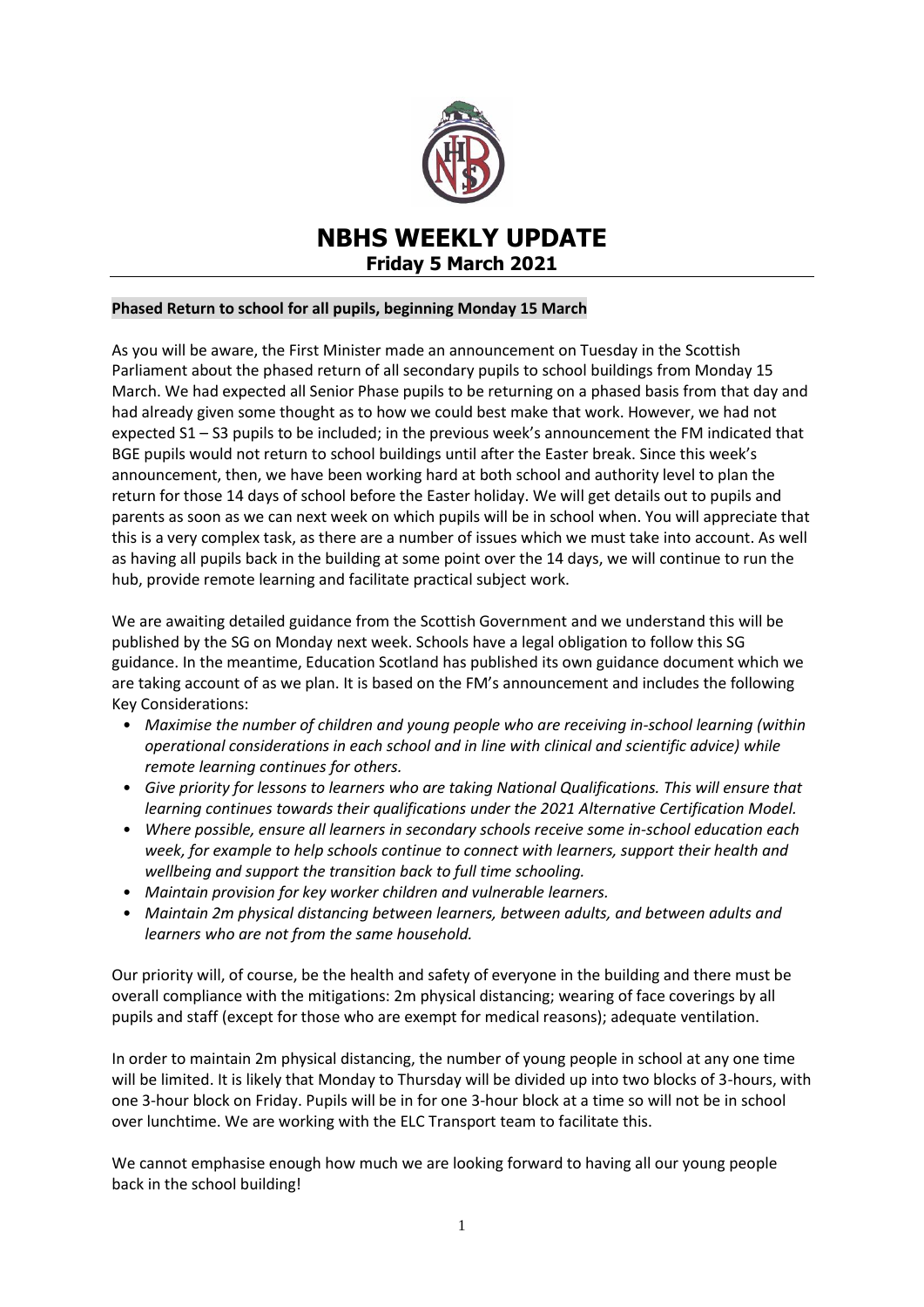# **Parent Council Meeting – Tuesday 16 March**

Please note that the date of the next Parent Council meeting has been changed from 9 March to Tuesday 16 March at 7.00 pm. This is because of a clash with a meeting of the East Lothian Association of Parent Councils. If you wish to attend the meeting, please email the communications inbox and you will be sent a link to the Google Meet. All parents and carers are very welcome to attend. Topics on the agenda include: pastoral support for pupils on return to school; Senior Phase assessment; school expansion.

### **School Expansion**

We are pleased to inform you that work will be commencing on the school expansion in the coming weeks. Site mobilisation is planned to begin on Monday 8 March and this initial phase is expected to last 4 weeks. We will be communicating regularly with updates on expansion works.

### **Midlothian Young People's Advice Service Online Drop-in**

MYPAS is pleased to offer our FREE Digital Drop-in Information and Advice Service which will run Monday to Friday between 3:30pm and 5:30pm.

Our Drop-in sessions are available for young people, aged 12-21 within the Midlothian and East Lothian areas. You will be able to live chat online with a highly experienced MYPAS worker for information and advice on any issues which are having an impact on your health and wellbeing. Young people use our Drop-in for lots of different reasons.

You can chat to us about:

- **Substance use**
- **Relationships**
- **Physical health**
- **Emotional wellbeing**
- **Worries, stress or anxiety**
- **Sexuality and gender**

**To access our information and advice drop-in please go to our website at [www.mypas.co.uk.](http://www.mypas.co.uk/) A** chat box will pop up from 3:30-5:30pm where you will be able to chat online to a MYPAS worker. This service is completely **CONFIDENTIAL** and what you discuss with us will stay within MYPAS. You do not have to give us your contact details to access our service.

However, if we are concerned about your safety, we will try to talk to you and get some further information so that we can support you and make sure you are safe. **We cannot force you to provide any details and the choice to do this will always be yours**.If you do decide to provide us with your contact details, we will only disclose this information if we feel that you might harm yourself, or that you or someone else is in immediate danger. This could include contacting emergency services who can attend to you immediately. We would always chat through this process with you as it is important that you understand why we may be concerned enough about you that we feel further action is necessary.

If you do find yourself really struggling or feel unable to cope, there are free and confidential crisis services which can help you with this:

- **Samaritans – 116123**
- **ChildLine – 08001111**
- **You can also call the NHS on 111 if you need urgent help with your mental health and you can call 999 if someone is in danger or you are not safe.**

# **Climbing for Leuchie**

We received this lovely message from Mark Bevan, Chief Executive Officer of Leuchie House: *I just wanted to let you know that 2 of your students, along with their family joined in a fundraiser for Leuchie with around 15 other families to walk North Berwick Law 47 times in the month of February. This equates to climbing the height of Everest! The students are Hayden and Lilliana Way. Great effort and raised over £3000!*

Huge well done to Hayden and Lilliana – that's a really impressive achievement!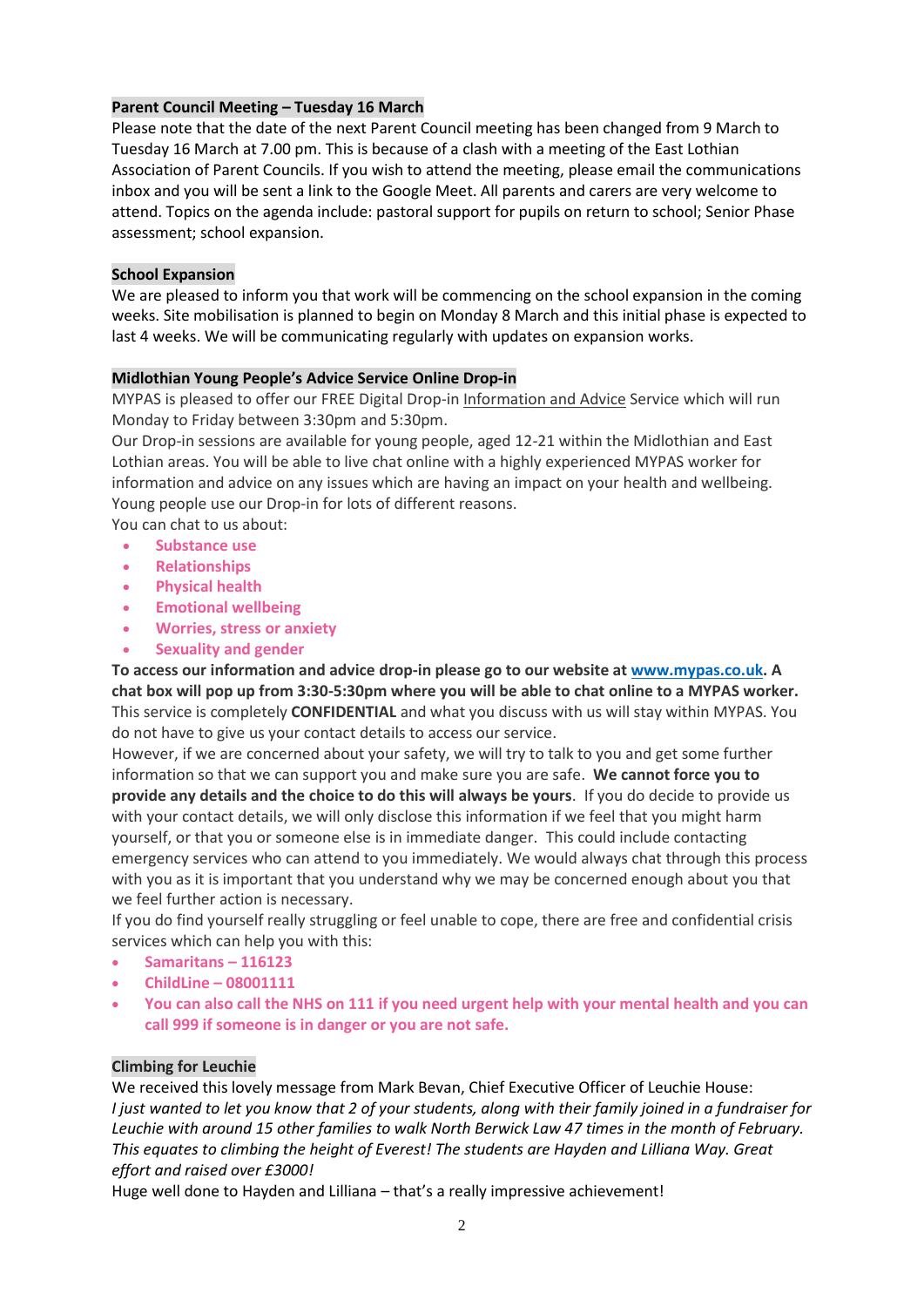# **Careers**

Mick Burns Careers Adviser Email: [mick.burns@sds.co.uk](https://mail.elcschool.org.uk/owa/redir.aspx?C=fbGa3DGVrsUoQB2CnJP23eXwMGzxu7J1CtarT6dTOwkq_NlpJujXCA..&URL=mailto%3amick.burns%40sds.co.uk) Mobile: 07887 831454 Twitter: MickBurns2

# **Scottish Apprenticeship Week - 3 March 2021**

Next week is SAW and you can find some local information [here](https://www.edubuzz.org/careers/2021/02/23/scottish-apprenticeship-week-events-2021/) Vacancy updates include construction, engineering, oil and gas engineering along with finance and related work at: edubuzz.org/careers

- **Edinburgh College courses are now taking applications** I have delivered a preparation for college talk on 20 January and you can view this [here](https://www.edubuzz.org/careers/2017/12/06/applying-for-college-2018/) I have posted several vacancies recently at edubuzz.org/careers so please visit if you are considering employment, apprenticeships or training.
- Another useful site if you are looking for local vacancies is edubuzz.org/midandeastvacancies as well as [www.apprenticeship.scot](http://www.apprenticeship.scot/)
- We have put together a short presentation in The Apprenticeship Family [here](https://www.edubuzz.org/careers/2021/01/21/apprenticeship-family/) that you may find useful, particularly at subject choice time.
- St James Quarter Recruitment Event: <https://www.edubuzz.org/careers/2021/03/02/st-james-quarter-recruitment-event/>
- Law virtual work experience opportunity: <https://www.edubuzz.org/careers/2021/02/25/s4-6-law-work-experience/>
- S4 Medic Insight event <https://www.edubuzz.org/careers/2021/03/03/medic-insight-event/>
- Richardson & Starling Apprenticeship Programme 2021 JOINERS | TECHNICIANS | PLASTERERS [https://www.edubuzz.org/careers/2021/02/23/richardson-starling-apprenticeship-programme-](https://www.edubuzz.org/careers/2021/02/23/richardson-starling-apprenticeship-programme-2021/)[2021/](https://www.edubuzz.org/careers/2021/02/23/richardson-starling-apprenticeship-programme-2021/)

# **S4-6 Virtual Work Experience Opportunity (Law)**

Browne Jacobson are a top 50 law firm with offices in England and revenues of £50million. These two days in the Easter Holidays are going to provide students with a really great insight into how a law firm works and makes money, the different departments they have, and an opportunity to talk with lots of different solicitors.

# **Law Virtual Work Experience:**

- Tuesday 6th & Wednesday 7th April, 9am 4pm each day
- Partner welcome talk
- An insight to law, their different departments and areas of work (including non law routes)
- Breakout rooms with solicitors in talking about different areas of law
- Workshops & interactive sessions
- Open to all Y11, S4, Y12 / S5, Y13 / S6 & Y14 students **Application Link:** [https://www.research.net/r/Law-WEX](https://mail.elcschool.org.uk/owa/redir.aspx?C=5a1cnwlqLtKCIS0TLBN94PQPucwCLdXOiWpyRYqwR-AnpuzCidnYCA..&URL=https%3a%2f%2fwww.research.net%2fr%2fLaw-WEX)

# **Future Asset – DYW Sessions**

We are very excited to invite you to join us at our four live workshops in March with DYW Live, in partnership with Education Scotland and E-Sgoil. After introducing investment and why it matters to us all, professionals from investment firms in Scotland will give talks on three sectors: Oil, Healthcare and Fast Fashion. We'll look at the pros and cons, and some issues in each of these sectors, and then give students the opportunity to raise points, ask questions, consider the facts and ultimately vote on whether they would advise investing in that area or not.